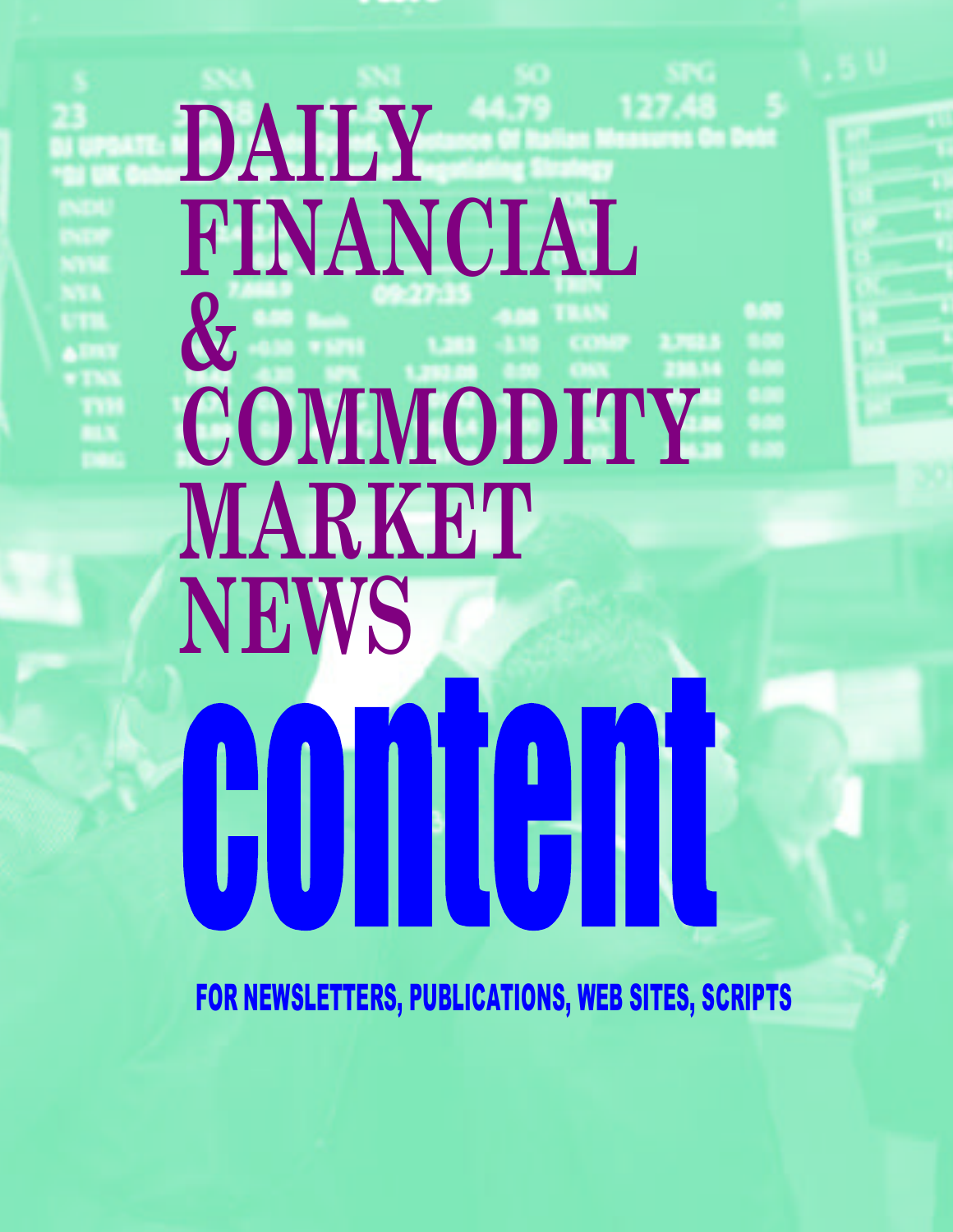# **Writing daily market summaries is hard.**

It is exacting and time-consuming. Accuracy has to be 100%. Dozens, or hundreds, of numbers have to be dealt with, extracted, transcribed and compared and placed in context. Percentages must be calculated. And it is boring and repetitive. There is little or no scope for creativity.

For your clients and customers, knowing what the markets are doing is probably essential. They can get information on price movements and market behavior from numerous sources. If they get it from you, the stature, credibility and importance of your organization can be greatly enhanced.

Market information is not just market data. Concise, compact narrative descriptions of market activity convey a far more accurate and complete sense than simple open-high-low-close price tables.

If your responsibilities include preparation of daily financial or commodity market summaries, or if your business would benefit from providing your own, exclusive market information to your customers, we may have something that will interest you.

# **We can help. Here's how.**

We have developed exclusive, proprietary computerized methods to prepare financial and commodity market information for use in newsletters, publications, web sites and scripts. We also produce complete daily market newsletters which can be used as-supplied or as the framework for personalization and amplification.

All material we produce is exclusive to each client and unduplicated, a contrast to the ubiquity of low-level, repetitive and free material available everywhere on the internet. Our content can be specifically designed for your organization, with subjects that are of most interest to you, in any degree of detail.

Because our costs are low, we can offer highly professional material at a fraction of the cost of conventional methods.

Please read on to see how you can use our services to dramatically reduce the cost of work you are already doing, create new information services for your clients, enhance the scope and quality, or to create new promotional and communications channels.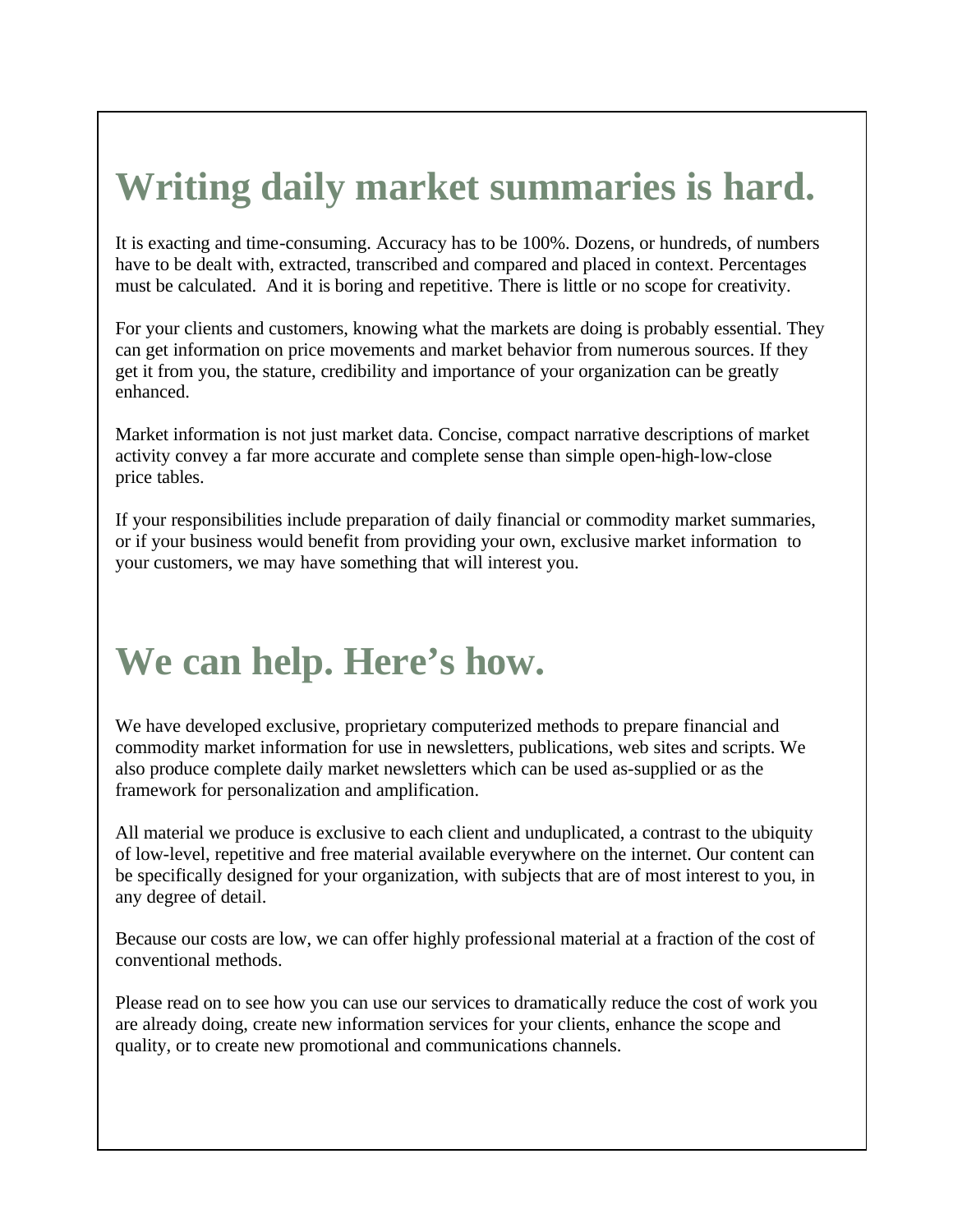### **FOR WEB SITES**

Our material can be incorporated in your web site to give visitors an instant bird's-eye view of the day's financial, commodity and foreign exchange trading activity. The daily update is available soon after markets close. It details price movements, important market benchmarks and historical comparisons. We do not offer market predictions. Our content can distinguish your site from others in your field which use commonly-available or free material, duplicated throughout the internet. Boilerplate material available elsewhere does not give a visitor a reason to access your site.

## **FOR NEWSLETTERS**

If you already produce a daily market commentary, our material can be incorporated to add a concise description of market behavior and price changes with no additional time or effort. If you have considered creating your own message but found it to be too time-consuming and distracting, our content can form the core of such an information produce, to which you can quickly and easily add your own comments, observations and recommendations. This can be especially valuable for small brokers, advisories and similar organizations which do not have the resources to generate their own market commentary from scratch.

## **FOR PUBLICATIONS & BROADCASTERS**

Many industry, trade and business publications and even general interest newspapers whose readers would appreciate market updates do not include them because of the cost and difficulty of generating them. News-oriented radio stations can include market summaries in their daily program schedules. We can produce the equivalent of a daily column on financial and commodity markets for print, web and electronic media with completely exclusive content, reliably and very economically. Updates can be produced once daily at the end of the trading day or up to three times daily for radio stations (market open, mid-day and close).

## **agri**MINUTE

*Agriminute* is a complete, free-standing daily newsletter produced by us which summarizes daily trading activity in agricultural markets in a highly condensed form, providing an overview of market events that takes 60 seconds or less to read. There is nothing else quite like it. It can be sent to clients and customers as-supplied, or can be re-titled and reformatted to create your own proprietary, exclusive daily market letter. It is a powerful promotional tool, as well as a valuable information service, offering a legitimate basis on which to contact your clients and customers every business day, keeping your organization in front of them in a very positive context.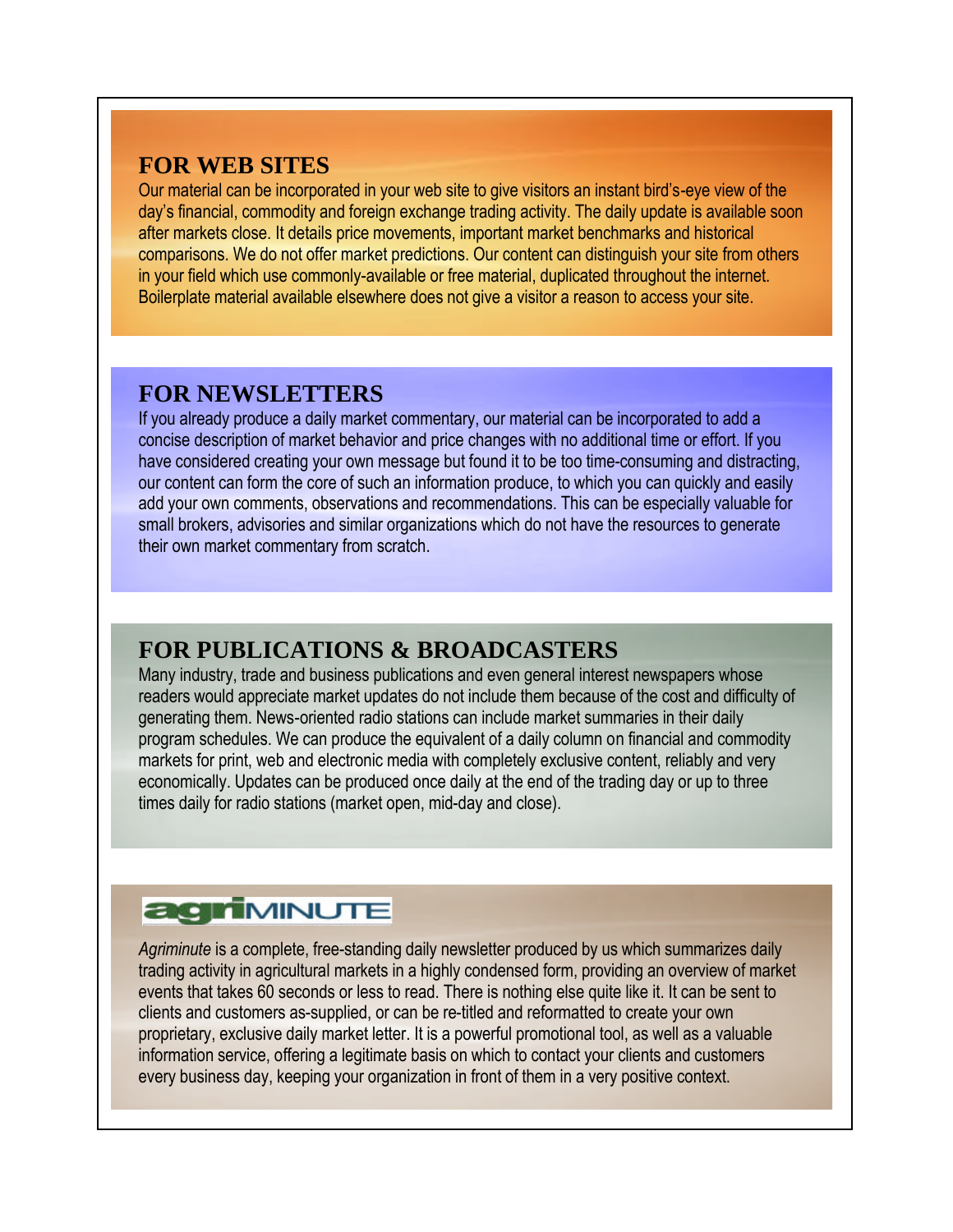# **Examples of content we can generate**

The following are a few randomly-selected, representative items from our commodity market commentary module. You can select the topics to be covered, the degree of detail you require, sequence, writing style and formatting.

We can adapt or revise these or generate entirely new items on any subject to your specifications.

#### **GENERAL COMMODITY MARKET SUMMARIES**

FUTURES TRADE WAS MIXED in Chicago today with modest losses in beans and wheat, though corn was fractionally higher. Corn for Dec finished with a gain of 1/4 and Mar 1/2 higher. Nov soybeans were 7-1/2 lower and Jan 7-1/2 lower. Canola for Nov closed 5.10 lower and Jan 5.70 lower. Dec soy oil settled down 0.32. Soy meal for Dec ended down 1.10. Chicago wheat for Dec ended 2-1/2 lower and Mar 1-3/4 lower. Minneapolis Dec closed 3- 3/4 lower and Mar 1-1/4 lower. KCBT nearby Dec ended off 3/4. Chicago oats for Dec worked 2-3/4 higher.

CHICAGO FUTURES settled mostly lower today. Corn settled 1/4 to 1/2 higher on better-than-expected weekly exports, stronger overnight trade and tightening supply-demand ideas. Chicago oats settled 2-3/4 to 3-1/2 higher on tight supply ideas, including logistics issues regarding Canadian imports. Soybeans finished 7-1/2 to 7- 3/4 lower on the pullback in soy oil, small weekly exports and declines in the overnight session. Soy oil finished 0.25 to 0.32 lower due to high inventories and absence of spec interest. Soybean meal finished 1.10 to 2.30 lower. Chicago wheat ended 1-3/4 to 2-1/2 lower on the higher US dollar, the drop in soybeans and spec selling. Minneapolis wheat ended 3/4 to 3-3/4 lower. KCBT ended 3/4 lower to 1 higher.

FUTURES PRICES ENDED DOWN across the board Friday. Canola closed 7.70 under the previous close at 411.00. The trading range was 409.40 to 420.90. Chicago wheat settled at 517-3/4, down 9 with a range of 517-1/4 and 539-1/4. Minneapolis wheat ended the day at 5674 lower. Trading opened at 571 with the day's high and low of 580-1/2 and 565-3/4. Corn settled down 6-3/4 from the previous close at 353. The high-low range was 365 to 352-1/4. Chicago soybeans closed at 977-1/2, down 15-3/4 with a high and low of 1002 and 976-1/2. Soy oil finished 0.28 lower at 32.39. Chicago oats closed down 8-3/4 at 351-3/4.

PERCENTAGE CHANGES in futures for the week averaged for months in which there was significant volume: canola up 0.56%; soybeans up 3.08%; soy oil up 2.04%; soy meal up 4.05%; Chicago wheat up 1.10%; Minneapolis wheat up 0.51%; KCBT wheat down 0.30%; corn up 1.30%; Chicago oats up 0.18%.

CHICAGO LIVESTOCK FUTURES mostly eased with live cattle at

167.525, down 1.575. Feeder cattle finished down 1.800 at 234.900. Lean hog futures gained 1.750 to finish off at 90.475.

CHICAGO FUTURES VOLUME was approx 721,582 contracts today vs the daily average for the month to date of 626,675. By contract, today (vs average): Chicago wheat 96,880 ( 75,322); KCBT wheat 34,294 (19,755); corn 301,992 (239,188); soybeans 287,126 (291,731); oats 1,290 (677).

#### **SUMMARY BY COMMODITY**

CORN: Corn futures worked strongly higher today. May settled 7-1/4 higher at 6.60-1/4. Prices advanced for a 3rd session. The trading range was wide between 6.44 and 6.61. Volume was heavy. Mar settled 4-1/2 higher at 5.54-3/4. Open interest dropped by 31,945 contracts. The corn market advanced on support from higher beans and wheat. USDA put corn planting at 53% done vs 28% a week earlier and average of 27% with 15% emerged vs 6%.Large spec traders, mainly funds, were long 147,074 corn futures contracts, vs long 210,431 a week earlier.

SOYBEANS: Soybean futures gained modestly. May settled 6-1/4 higher at 15.03. Trade continued Friday's strength. Nov settled 19 higher at 13.81. The spot month was higher for a 5th straight day. Trade was active. The close was at the session high. Soybean oil settled 0.52 to 0.48 lower with May at 54.66. Soy meal finished 9.80 to 6.90 higher with May at 434.30.

WHEAT: Wheat worked higher today. May settled 5-1/2 higher at 6.47-3/4. Trade built on Friday's strength. Chicago advanced for a 3rd session. Trade was heavy. Day trade closed near the high for the day. Jul was up 4-1/2 at 6.54-1/2. Chicago wheat gained on KCBT and Minneapolis. At Kansas City May finished 2-3/4 higher at 6.49-1/4. Minneapolis May finished 4-1/4 higher at 7.78-1/4.

CATTLE: Live cattle futures for Jun closed 1.23 higher at 114.08. Cattle futures saw erratic trade with cash cattle markets barely active. Daily cattle kill was estimated at 115,000 compared to 129,000 year-ago. Feeder cattle for May ended 1.23 higher at 150.00 with the day's range of 148.25 to 150.55.

HOGS: Lean hog futures for May finished down 1.73 at 83.78. Hog slaughter today was 410,000 vs 393,000 year-ago. Hog futures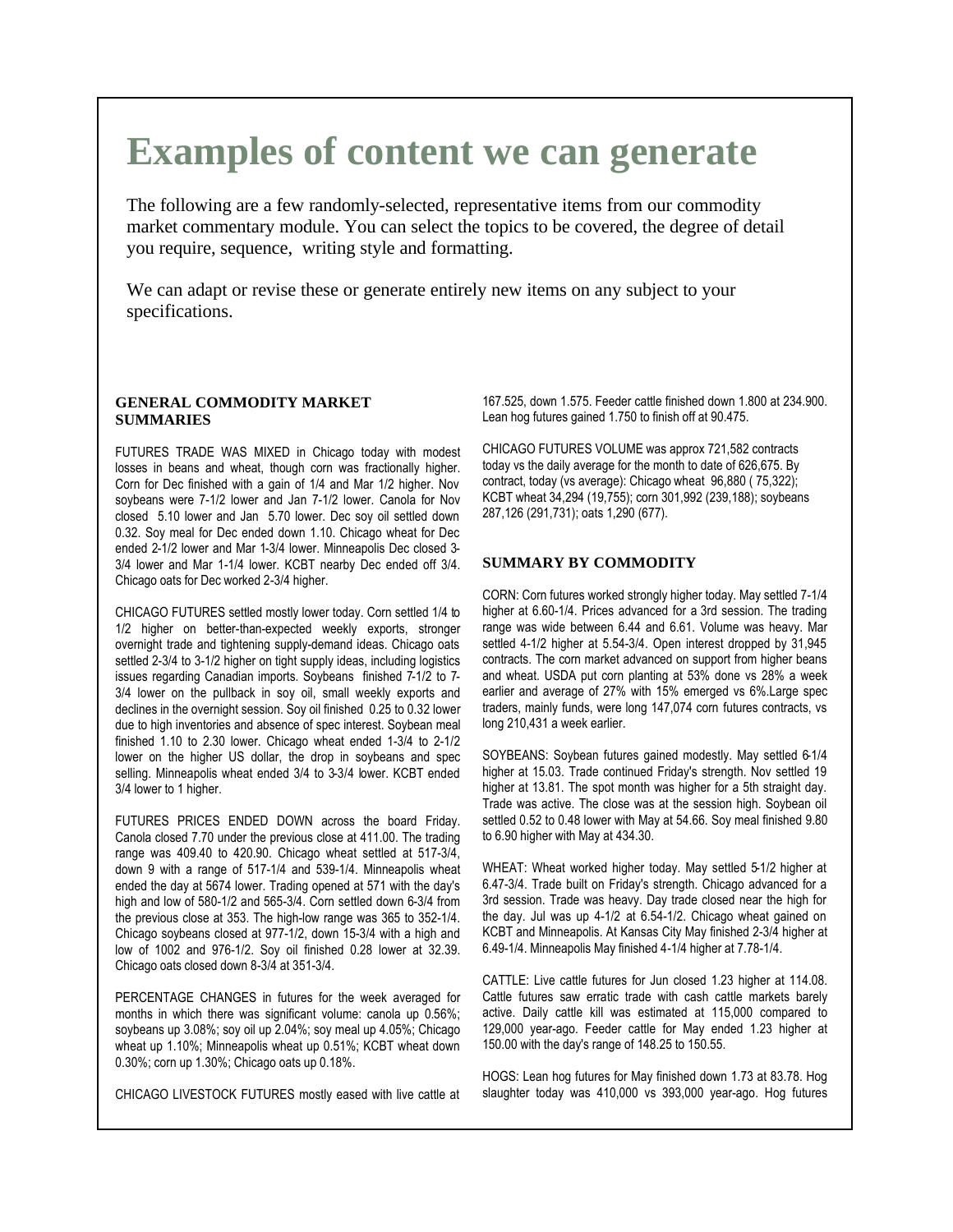trade was light as the May contract approaches expiry.

Spot-month Chicago live cattle futures ended 2.80 higher at 167.85. Feeder cattle futures advanced with the nearby up 2.45 at 240.90. Chicago hogs were 1.40 lower at 89.17.

#### **EXCHANGE RATES**

The US dollar index was at 78.86 today, up 0.10. The dollar weakened against the euro and yen. Over the last 5 sessions the US dollar index is off 0.57. The euro was 0.050 higher at \$1.280 US. The yen was at ............. The Canadian dollar closed at 89.04, up 0.44. The 30-day trading range is 88.44 to 90.61. Last week's closing range was 88.44 to 89.29.

#### **OUTSIDE MARKETS**

New York stocks were losing ground late in the trading day with the DJIA off 14 at 13213, S&P 500 down 5 at 1397 and NASDAQ down 22 at 3046. Crude oil closed at \$104.80, down 0.13. Precious metals were mainly lower with gold closing at \$1,665, 0.50 higher.

In outside markets today financials gained, precious metals were higher, energies were lower and currencies were higher. Crude oil fell 0.07 to \$81.99. Gold traded 7.30 higher at \$1,246.30.

In New York the S&P 500 index was at .............. The DJ industrial average was at 16389, up 9. NASDAQ was up 44 at 4303.

#### **USDA & CFTC REPORT SUMMARIES**

US EXPORT INSPECTIONS for the week ended Oct 20, 000 tonnes: wheat 481.8 (455.9 in the prior week); corn 717.6 (939.67); soybeans 1,991.5 (1,447.2). Cumulative shipments for the marketing year to date, mmt: wheat 10.52 (15.64), corn 5.69 (3.77), soybeans 5.94 (4.80). The US wheat year is Jun-May, corn and soybeans Sep-Aug.

US EXPORT SALES for the latest week were wheat 311,000 tonnes, corn 1.05 mmt and soybeans 2.20 mmt. For the crop year to date including yet to be shipped (year-ago) are wheat 14.69 mmt (19.18 mmt), corn 18.25 mmt (15.98 mmt) and soybeans 32.77 mmt (27.49 mmt). Cumulative sales and shipments as a percentage of USDA projections for the marketing year: wheat 58.35%, corn 41.06% and soybeans 70.83%.

COMMODITY FUNDS and other large non-commercials, were long 132,129 Chicago wheat contracts as of Oct 18 and short 184,102, long 445,281 corn and short 341,514, long 227,108 soybeans and short 234,196 and long 130,634 soy oil and short 83,252.

#### **TECHNICAL INDICATORS**

FIRST SUPPORT/RESISTANCE for nearby futures with today's closing price in brackets: canola 396.66/405.01 (404.00); Chicago corn 3.37/3.79 (3.56); Chicago wheat 5.00/ 5.50 (5.19); Minneapolis wheat 5.48/6.03 (5.69); KCBT wheat 5.80/6.38 (6.02); soybeans

9.44/9.78 (9.64); soy oil 29.98/33.04 (31.76); soy meal 316.48/348.10 (342.90). Technical indicators represent a trading range expected in the near term.

14-DAY RELATIVE STRENGTH INDEXES today: canola 66; Chicago wheat 53; Minneapolis wheat 65; KCBT wheat 64; soybeans 59; corn 36. An RSI below 30 is considered technically oversold, over 70 overbought.

#### **MULTI-DAY TRENDS**

SOYBEANS ended today at the upper end of the 30-day trading range of 9.10-1/4 (Sep 26) to 9.66-1/2 (Oct 16). The 30-day range for soy oil is 31.70 (Oct 20) to 33.45 with today's close at 31.76. The meal close at 342.90 was at the top of its range of 298.60 (Oct 1) and 342.90 (today).

MINNEAPOLIS WHEAT closed today at the upper end of the 30-day trading range at 5.68-3/4. The range is 5.31-3/4 (Oct 1) to 5.76-1/2 (Oct 16). The Chicago nearby close was at the top of the range at 5.22-1/4, between 4.74 (Sep 25) to 5.22-1/4 (today). KCBT wheat ended at 6.05-1/4, the top of its range of 5.57-1/2 (Oct 1) and 6.05- 1/4 (today).

SOY PRODUCT VALUE was \$12.71/bu today, up from \$12.63 a week ago. Based on the Central Illinois cash price for soy oil of 33.48c/lb, value of oil per bushel of soybeans was \$3.90. Cash soy meal was at \$373.10/short ton for meal value per bu of \$8.81. A week ago oil value was \$4.02 and soy meal value was \$8.61.

#### **GLOBAL INDICATORS**

GLOBAL EXPORT PRICES, International Grains Council, US \$/ tonne: US HRW wheat ex Gulf \$289 (289 a week ago, 336 a year ago); French wheat ex Rouen \$221 (218, 280); French barley ex Rouen \$207 (205, 256); US corn ex Gulf \$183 (184, 210); US soybeans ex Gulf \$414 (407, 522); Argentine soybeans \$430 (419, 529).

INTERNATIONAL GRAINS COUNCIL world grain and oilseed price indexes, latest with week ago and year ago in brackets: wheat 221 (221, 247); corn 187 (184, 216); soybeans 214 (209, 268).

#### **LOGISTICS & TRANSPORTATION**

GRAIN CARLOADINGS during the week ended Oct 18 were 10,731 vs 10,994 during the prior week and 10,417 for the week ended Oct 4. Weekly loadings were 7.6% below the same week a year ago. The weekly average for '14 to date is 9,670 cars. Cumulative loadings for the year to date are 406,140, 12.8% above year-ago. The figures from the Assn of American Railroads include an unknown number of cars loaded in the US by CNR and CPR.

THE BALTIC DRY INDEX was at 963 today, 11 lower for the day, unchanged from a week ago and 110 lower than a month ago. The 52-week high and low are 2277 and 723. The BDI is used to some extent as a rate-setting benchmark for grain shipping.